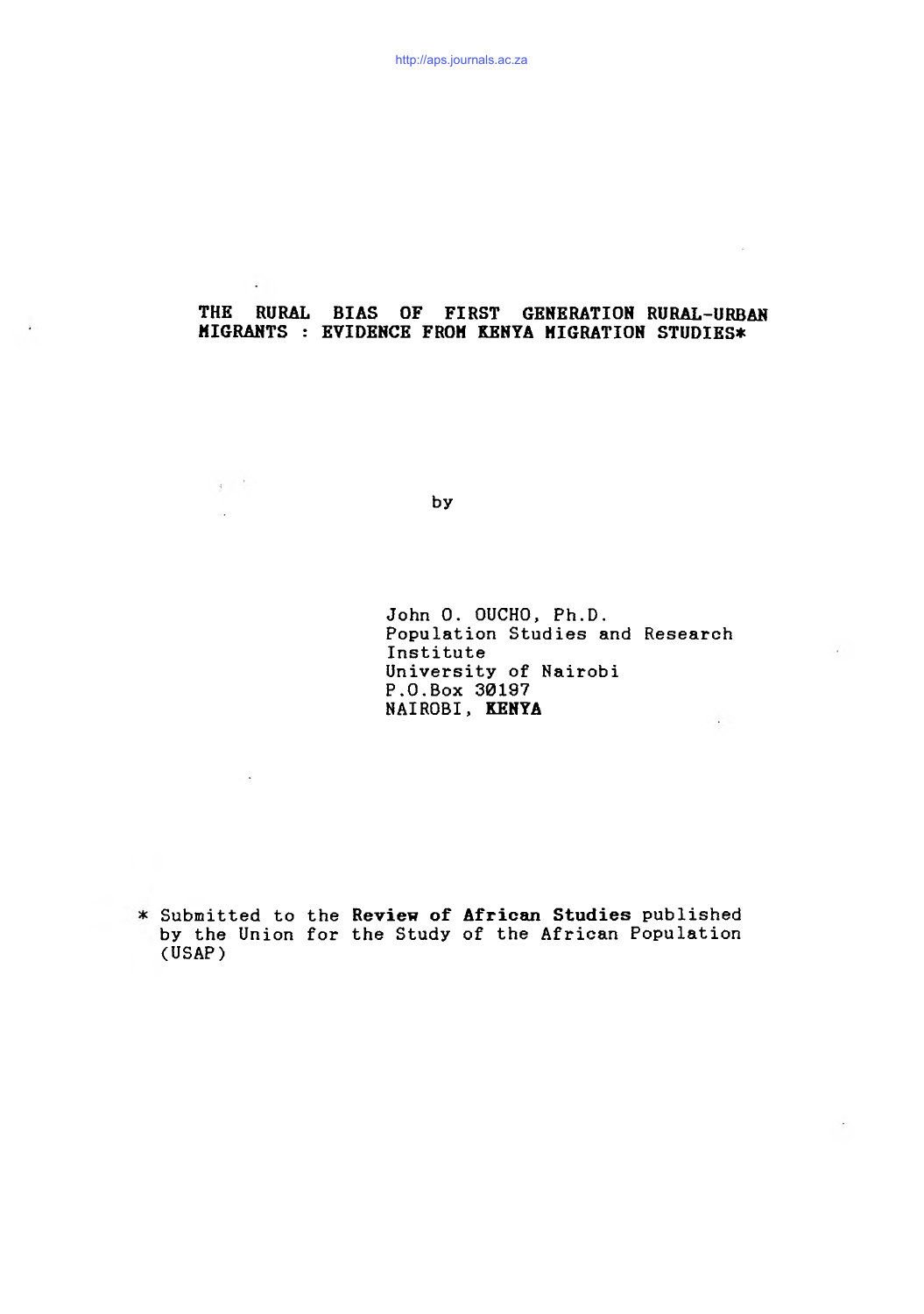# THE RURAL BIAS OF FIRST-GENERATION RURAL-URBAN MIGRANTS: EVIDENCE FROM KENYAN HIGRATION STUDIES

#### INTRODUCTION

There is overwhelming evidence in sub-Saharan Africa that rural-urban migrants do not break links with their rural origins. The migrants are "men of two worlds" (Houghton, 1960) co-existing in two geographically separated households - one rural, the other urban. African rural-urban migration has persisted since the colonial period primarily because of the "urban bias" of the development process (Lipton, 1977) which confers many advantages to urban areas. The process has created "morselized households" (Kuznets, 1976) which tend to develop support systems at the polarised locales of migration, but which constitutes one family so divided by the process. Rural-urban migration is a direct outcome of economic disequilibrium which characterizes dual economies consisting of the modern sector which provides wage employment and the traditional subsistence sector in which the majority of population lives.

Kenyan rural-urban migration exemplifies the sub-Saharan African case evolving from the country's colonial history. The modern sector of Kenya's economy evolved in the former "While Highlands" where a modern agricultural economy and a few small towns constituted the centre which was constantly dependent upon a large reservoir of cheap labour from the underdeveloped periphery, made up of the so-called African Reserves. An urban primacy emerged in Kenya as the capital city of Nairobi amassed everything that represents development, with Mombasa at the Kenyan Coast becoming the gateway to international trade. Given the inadequacy of census data to provide dependable information about rural-urban migration, analysis of the process in Kenya has generally depended upon survey data which have been generated by a small number of migration or migrationcentred studies.

This paper attempts to demonstrate that Kenya's "urban bias" of development has resulted in temporary rural-urban migration which necessitates migrants "rural bias" in terms of their orientation, subsequent moves and their ultimate return to the permanent domicile. It consists of three sections : the first describes the configuration of development and the resulted migration in Kenya, placing their relationship in the context of Zelinsky's (1971) theoretical framework; section two presents evidence of migrants rural bias; and the third section concludes the study.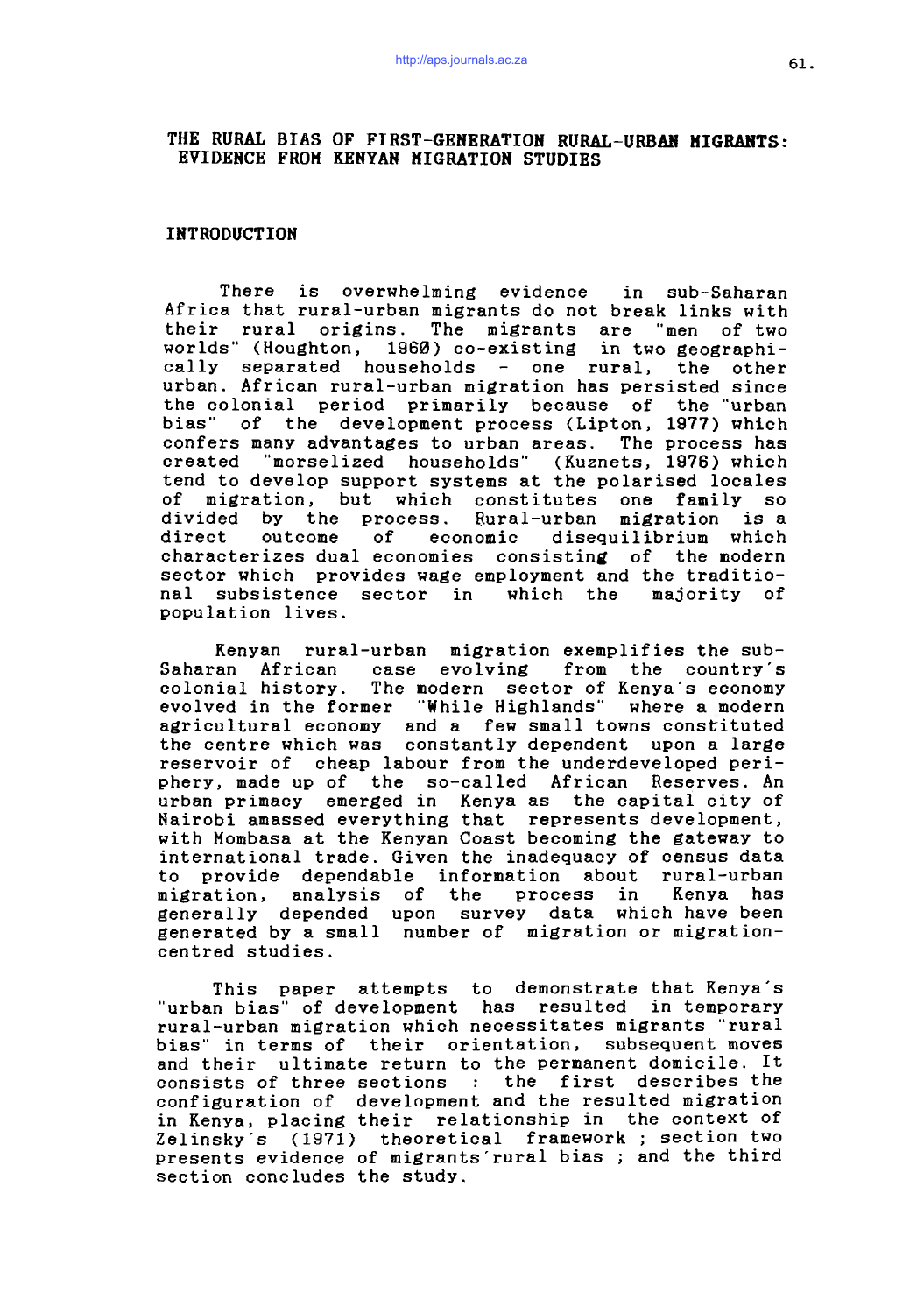## DEVELOPMENT CONFIGURATION AND MIGRATION IN KENYA

## Theoretical Framework :

Zelinsky (1971) formulated the 'hypothesis of mobility transition" which explains the links between modernisation and demographic transitions in five phases. Sub-Saharan African countries are theoretically in the second phase, the early transitional phase, during which the centre/periphery differentiation<br>commences and incipient industrialisation occurs. commences and incipient industrialisation occurs, triggering both rural-urban and rural-rural migration as well as circulation, (Pryor, 1975). Zelinsky's formulation has one major appeal, namely its inclusion of the totality of population dynamics in the demographic transition rather than the vital transition (fertility and mortality dynamics) with which demographers have been preoccupied. But it has been criticised for failing to take cognizance of the international capitalist system which influences various forms of mobility; for over-simplifying internal migration whose various components include temporary, seasonal, return and circular mobility *;* and for assuming an unrealistic neat meshing of modernisation, demographic or mobility transitions (Pryor,  $1982: 26$ ). Yet the basic ideas in Zelinsky's theory are applicable to the African mobility transition, and certainly to Kenya's.

The demographic situation in Kenya may simply be described as follows. The country's experiences rapid population growth due to high fertility in the face of fast declining mortality. This demographic momentum results in a youthful population who are highly migratory, the most dominant form of migration being rural-rural, although rural-urban migration is the most conspicuous.

Unlike many African countries which were protectorates or indirectly ruled during the colonial period, Kenya was a colony par excellence in which governance of the people was direct and regimented. The Kenyan migrant labour system is rooted in the procurement initially of conscripted labour and the creation of conditions that made voluntary out-migration imperative. For instance, the imposition of taxation of adult men demanded that they migrate elsewhere as target workers to earn income and pay their own taxes as well as those of their close relatives who remained at home to take care of other activities while they (migrants) were away. The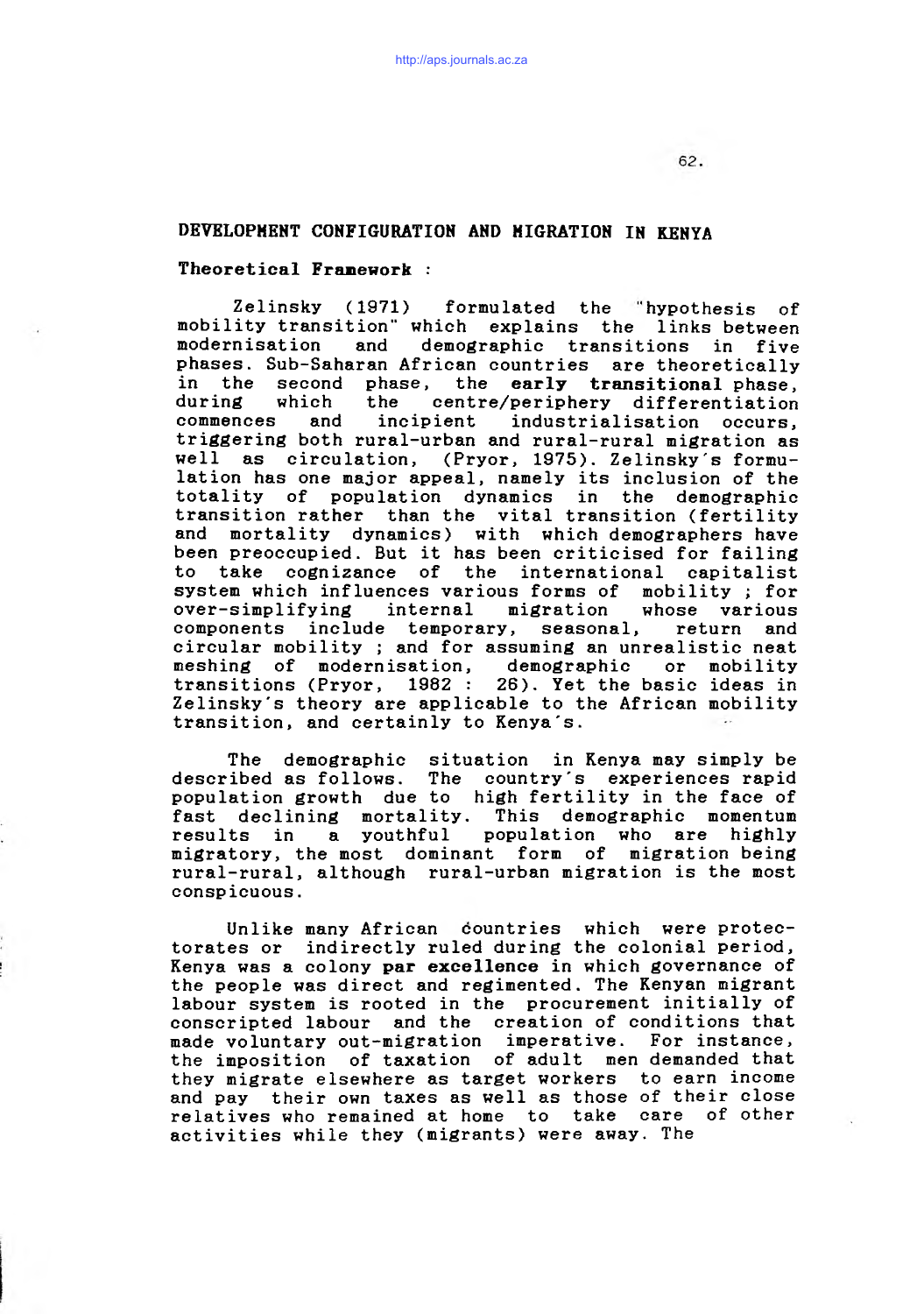circularity of migration can be appreciated from the following statement :

> "Under the migrant arrangement, the worker migrated temporarily to the site of produc tion and sold his labour power for a period of time, then returned to his homeland for rest or agricultural work before migrating again. The worker's family remained at home, shouldering most of the burden of land cultivation" (Stichter, 1982 : 27).

The main sites of production in the initial stages of labour migration were the European commercial farms. This process of rural-rural migration was the first step to a stepwise migration of which rural-urban migration became the second step. It is an important colonial legacy that has remained important and that has recently raised concern for sustaining rural-urban balance (Kenya, 1986). The concern for the rest of the century is to strike a better balance which is necessary for the coexistence of rural and urban development.

Temporary circulation was an explicit policy of the colonial government which required that migrants only stay at their destination for as long as their labour was needed, and that they return to their origins at the end of their contracts. Their rural bias was, therefore, obligatory. While in their places of work, migrants were not to be visited by their spouses, children or any other relatives and friends. This condition explains the emergence and continued existence of morselized households or "one family, two households" (Weisner, 1972). Since migrants were aware of their transient urban residence, they would not be expected to consolidate their grip of urban life through investments and the like. Moreover, they earned such meagre wages that were only spent in survival strategies by their rural-based households. The situation existed until independence when the phasing out of colonial strictures relaxed rules of migrant labour, letting loose the flood of rural-urban migrants to urban unemployment, fuelled by expected higher urban incomes (Todaro, 1976).

The conceptual framework of the colonial era has not changed drastically in the independence era. In a rural-urban survey carried out in 1968-71, Rempel (1978) found that urban migrants do not break ties with their rural origins. Urban migrants seem to have developed important linkages with their rural origins where their "origin-specific capital" (property and close relatives and friends) is found. They visit their rural homes periodically, are in turn visited by their rural relatives or friends, spend their leave to their rural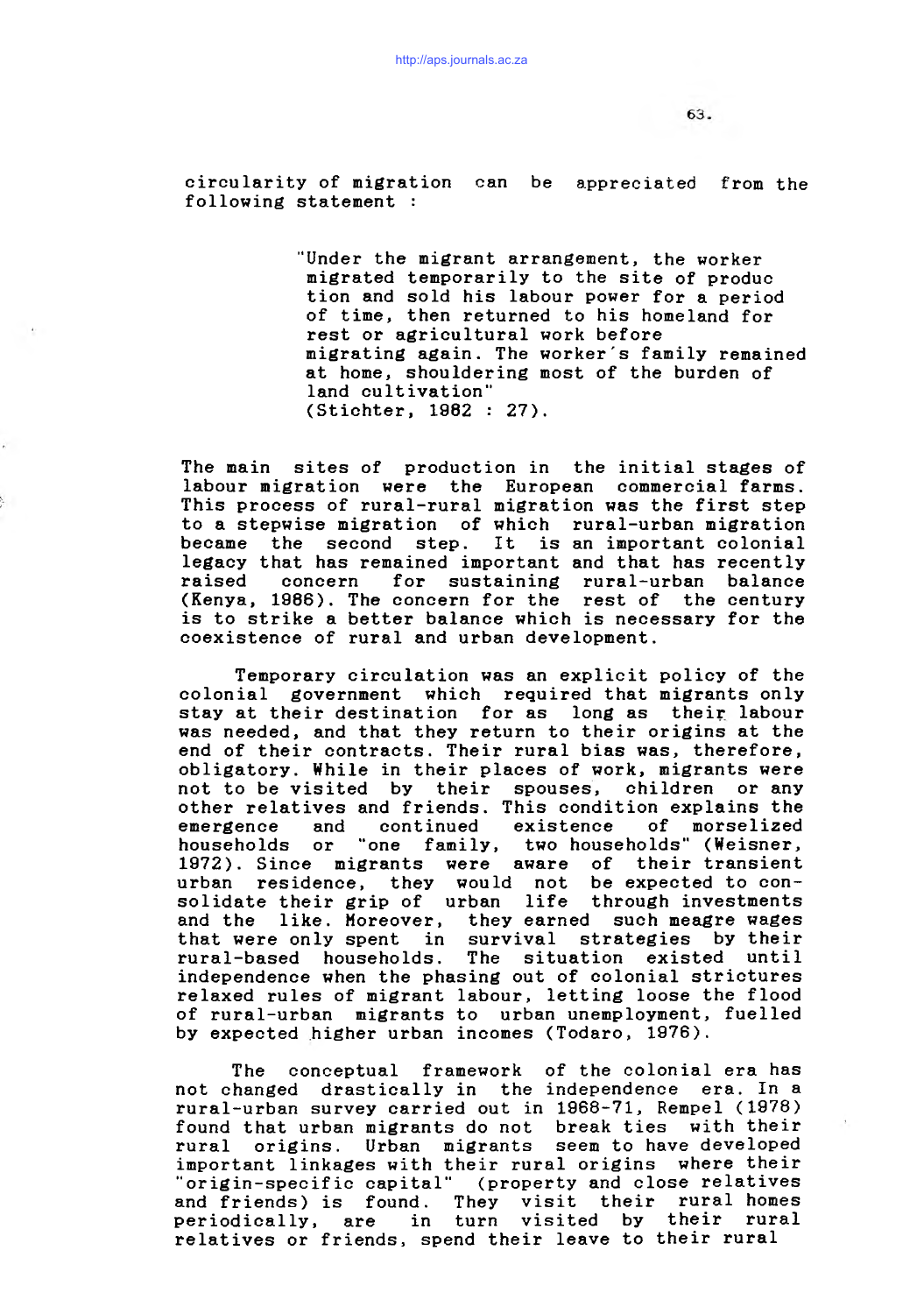homes, remit part of their earnings to and receive remittances from their rural homes, and prepare for easy re-entry into the home economy on their retirement or loss of employment.

Although rural bias as conceptualized above applies to the rural orientation of migrant labour to both urban destinations and the agricultural sector in rural areas, it is more noticeable among rural-urban migrants. Ruralrural migrants are yet one step preceding the next stage of migration which could be rural-urban or return ruralrural migration. But even rural-rural migrants to the agricultural wage sector exhibit rural bias. Evidence adduced from the previous studies shows the inevitability of the return of first-generation migrants to their rural origins.

## PREVIOUS WORK ON MIGRATION BASED ON AVAILABLE DATA :

The Kenyan internal migration system has been studied at both macro and micro levels. At the former level, use has been made of census data to explain inter-regional migration and its patterns. Thus, the 1962 census data were used in a pioneering study of migration in the country which placed emphasis on landpopulation relationships in colonial Kenya (Ominde, 1968) ; the 1969 census data were analysed to provide insights into the phenomenon during the first six years of Kenya's independence (Rempel, 1977); and the 1979 census data permitted detailed analysis of lifetime migration (Beskok, 1981) and both lifetime and recent migration (Oucho, 1983). Although these studies portray migration at macro level, they are deficient in explaining micro level perspectives and do not capture determinants and consequences of migration. These deficiencies have been remedied by migration surveys which have provided useful data for interpreting migration at the household level. In this exercise, surveys of rural-urban migration have dominated the scene.

A consistent finding in Kenyan migration surveys has been that urban migrants are transient and maintain strong links with their origins to which eventually they expect to return. While resident in urban areas, migrants receive their relatives and friends in their temporary abode as short-term visitors or new migrants whom the earlier migrants have to support until they are established to be left on their own. This finding cuts across all the disciplines that partake of out-migration from rural parts of Kenya.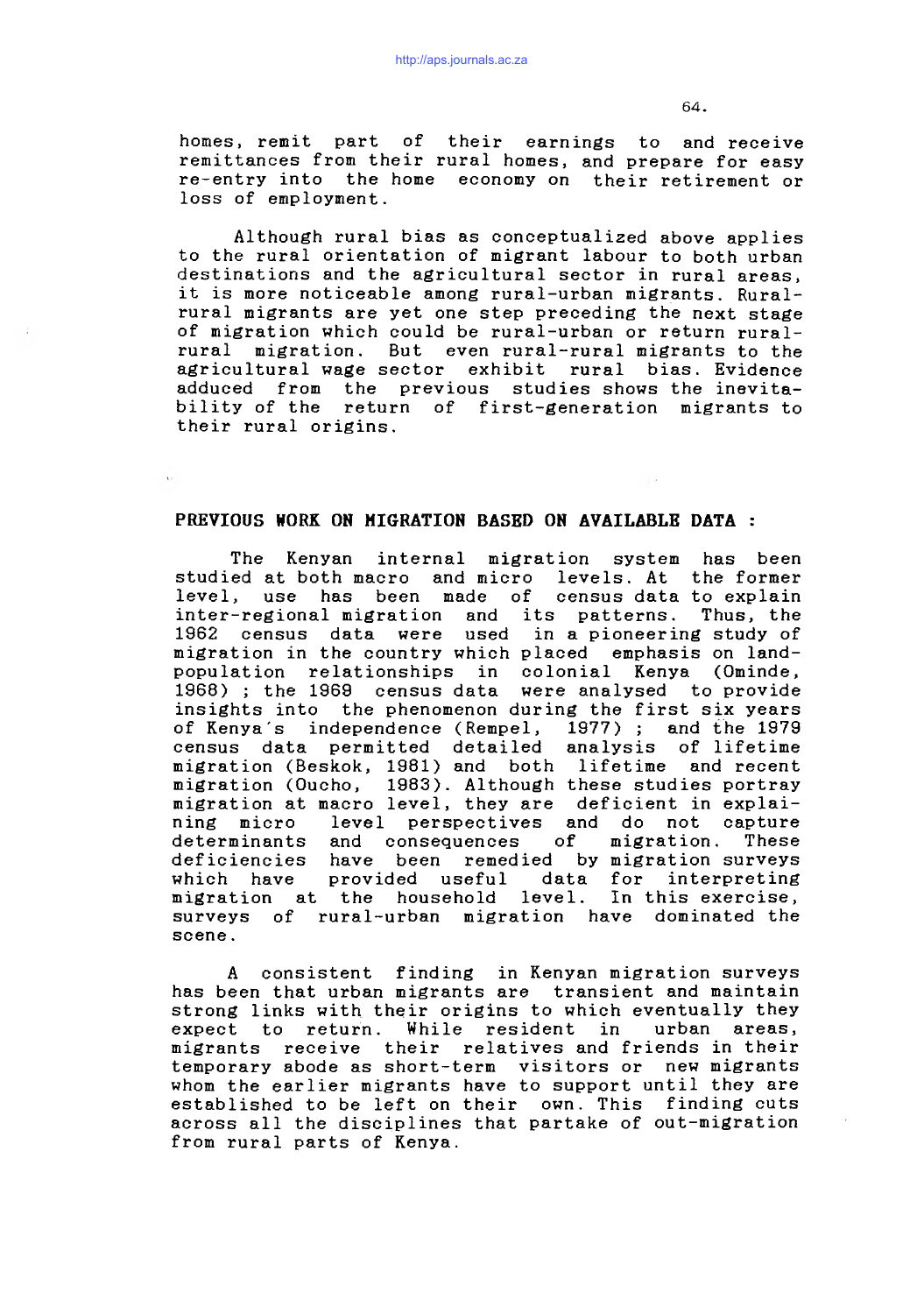Research on the rural bias of migrants has been limited to the first generation urban migrants. In the first survey of rural-urban migrants in Kenya carried out in 1968-1971, it was found that rural-urban migration does not represent a break with rural areas (Rempel, 1978). In a subsequent work based on additional data, it is noted that urban-rural tie takes different forms and suggest that urban migrants are expected to return to their homes at the end of migration (Rempel,  $1981$  :  $137-139$ ). It was from the first survey that Todaro, Rempel's colleague, was able to develop his famous labour migration model (Todaro, 1969) from which a major work ensued (Todaro, 1976). As interest in the subject grew, especially with respect to the consequences of rural-urban migration, anthropologists began to dominate the scene. Weisner's (1972) concept of "one family, two households" found roots from his effort to study migrant Luhya (a migratory ethnic group from Western Kenya) in Nairobi. Another study of Luhya subtribes was made in separate studies by Ross (1973) and Moock (1976 ; 1978). A special issue of African Urban Studies (edited by Ferraro, 1978) on Nairobi, Kenya's capital, provides valuable perspectives of urban migrants'survival strategies in the city as well as their heavy bias in diverse ways to their rural home places. The latest study in this genre was carried out in important out-migration districts in Western Kenya, tracing out-migrants specifically to Nairobi and the regional (the third largest Kenyan) town of Kisumu in that out- migration area (Oucho and Mukras, 1983). The intention of this work was to gain insights into long distance and short distance moves respectively and their implications for rural development.

Emphasis on migration and migrants from Western Kenya is presumably due to some sound reasons. First, the region has the highest proportion of migrants in any Kenyan town or in any mode of the agricultural wage sector. Two ethnic groups (the Luo and the Luhya) from this region are among the most migratory of Kenyan peoples, the other two (the Kikuyu and the Kamba) living in the proximity of Nairobi. The Kikuyu unlike the two ethnic groups in Western Kenya, have been more involved in land colonisation, particularly in the former "White Highlands" following the transfer of land from the British Government to the Kenya Government in the years immediately preceding and following Kenya's independence in 1963. Second, much of the region was outside the orbit of the "Scheduled Areas" (the area restricted to white settlement in colonial Kenya) and stagnated due to its reliance on subsistence agriculture and other forms of traditional economy. Only cheap labour was procured from the region to serve in the modern sector; and it is only since independence that the region has  $ex$ perienced an economic "take-off" as rural development programmes continue to be implemented there. Third, migrants from Western Kenya, unlike others from other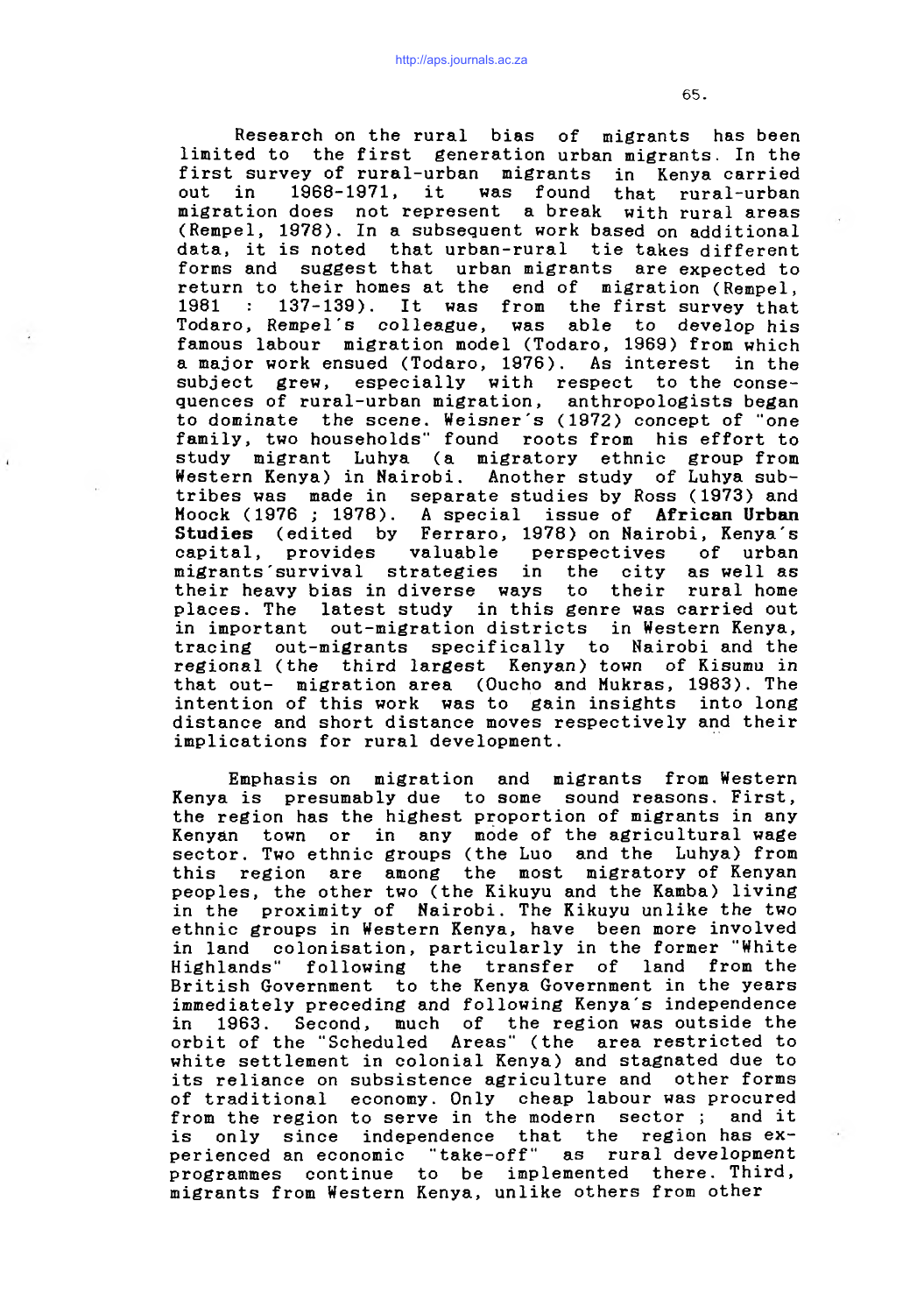parts of the country, exhibit rural bias at individual, household and community levels. It is not surprising, therefore, that studies on urban-rural links have been based on migrants from Western Kenya. For example, in a comparative study of the Hausa living in Ibadan and the Luo of Kenya in Kampala (Uganda) it was found that :

> "Luo are simultaneously involved in both a rural and an urban economic system : they run farms through wives and relatives and also have urban wage employment. Most Hausa have their economic relations centrally located in Ibadan and have a higher proportion actually born in the city". (Parkin, 19:126).

A study of the Ibo of Nigeria, the Luo and Luhya of Kenya and others found that these ethnic communities had formed ethnic associations not only to look after the interests of new urban migrants, but also to foster development in their home places (Southall, 1975). These studies are concerned with first-generation urban migrants who were asked to explain their ambivalent behaviour during their migratory life. The paradox that exists is that although the urban bias in economic development has generated rural-urban migration, it has stimulated the rural bias of urban migrants in several ways. This study desists from speculating on second and subsequent generations of urban migrants (including urban natives) who have not been covered in previous surveys.

#### EVIDENCE OF URBAN MIGRANTS'RURAL BIAS

Previous survey research on rural-urban migration in Africa has concentrated on first-generation migrants who are generally migrants interviewed while resident at their destinations. Studies on migrants'children (urban born or second-generation migrants) are almost\_nonexistent in the continent. A rare example is a study of Abidjan, C te d'Ivoire, which covered urban migrants and urban natives and which indicates that 41 percent or urban natives expected to retire in Abidjan and 28 percent in any other town in the country, i.e. 69 percent expect to remain urbanites (Gibbal, 1974). A survey of first-generation migrants in Kenya's third town shows that 50.2 percent expected eventually to leave the town compared with only 15.8 percent expecting to stay until retirement (Oucho, 1986:216). Finally, a study of such migrants in Kenya's first and third towns respectively suggests that urban migrants make decisive arrangements for return to their rural homes in a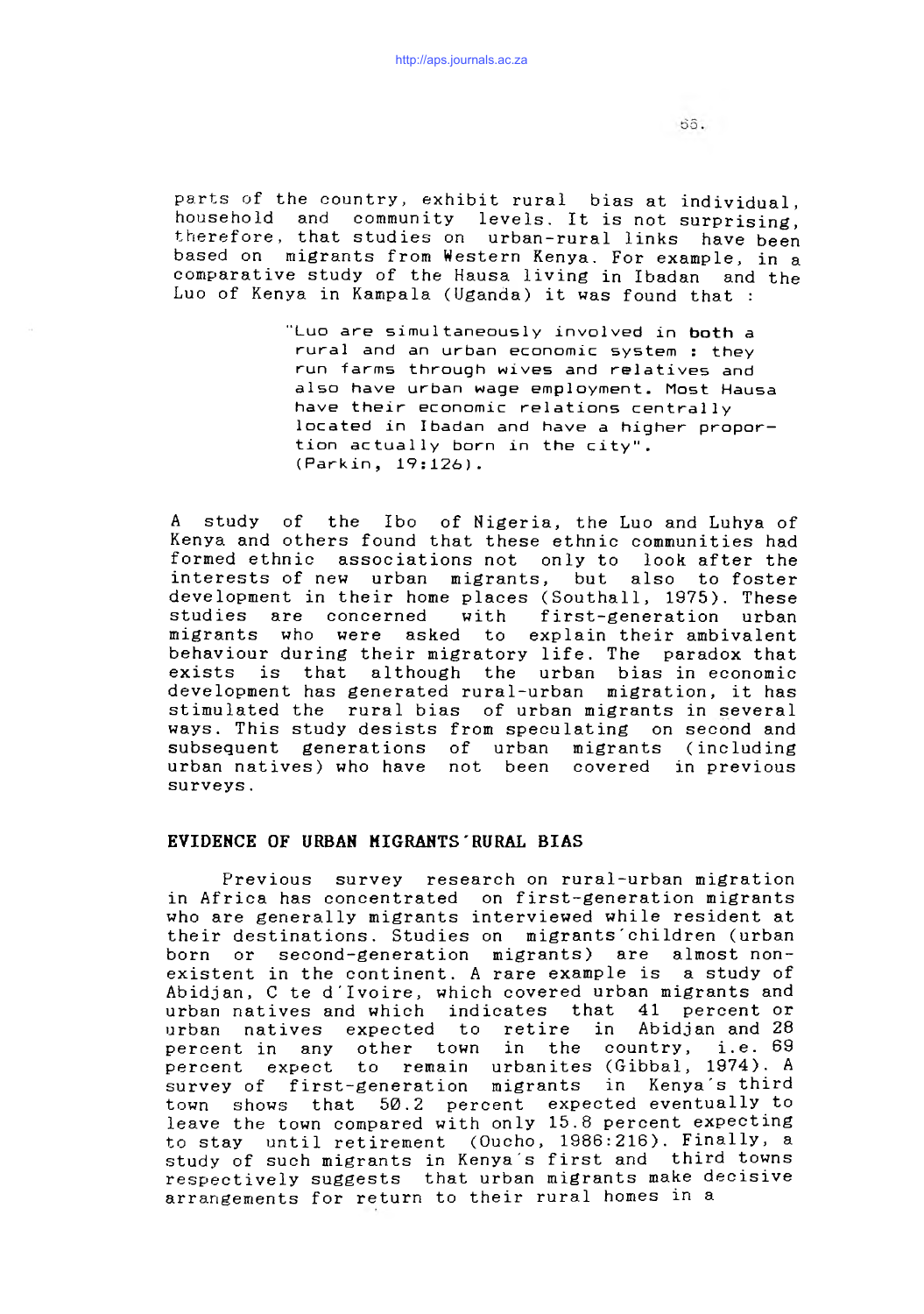variety of ways (Oucho and Mukras, 1983). Several Nigerian migration studies (including that of and cited by Adepoju, 1986) provide similar evidence. Indeed, the rural bias of urban migrants is an African phenomenon which requires carefully designed study in order to ascertain its implications for rural development now being advocated by African governments. The Kenyan case, here used as an example in the African scene, considers four main indices of rural bias : the rural "originspecific capital", urban migrants periodic home visits, reciprocity of urban-rural and rural-urban transfers at both household and community level, and migrants' conspicuous investment in their home communities.

### Origin-specific Capital in Rural Areas

The concept of "location-specific capital" was introduced by DaVanzo and Morrison (1982:4) to denote any or all of the factors that "tie" a person to a particular place and that fix him to rather than make him move from the place. This conceptual model may apply to situations where migrants are either permanent or weigh their "capital" at the current location vis-a-vis that elsewhere. It may not apply to the African situation where capital in a large majority of cases exists at the rural homes. The concept of "originspecific capital" is therefore used to describe capital located at migrants' permanent domicile while they are transient at the places of in-migration; such capital includes property e.g. land, parents and the family.

#### Land Ownership

The land tenure system of primogeniture apportions land to sons in a family, whether migrant or nonmigrant, and confers on them responsibility as heads of household. Complete lack of land ownership induces adult males to purchase land elsewhere to which they would migrate without necessarily severing ties with their relatives. In Kenya, two studies reported that about 36.3 percent of urban migrants owned land (Oucho, 1986:213) and a majority of urban migrants from Western Kenya depended heavily on their rural farms (Moock, 1978). Migrants anticipating landlessness in the near future or wishing to own more land bought land in the former white-settled areas to hold their grip of land; a case in point is the Nyanza sugarbelt on the border of Nyanza and Rift Valley provinces north-east of Kisumu town where many urgan migrants purchased land on which they have established their second homes. On retirement, such migrants expect to live in the farms they purchase rather than return to their original rural homes. The sugarbelt will in the near future be part of metropolitan Kisumu.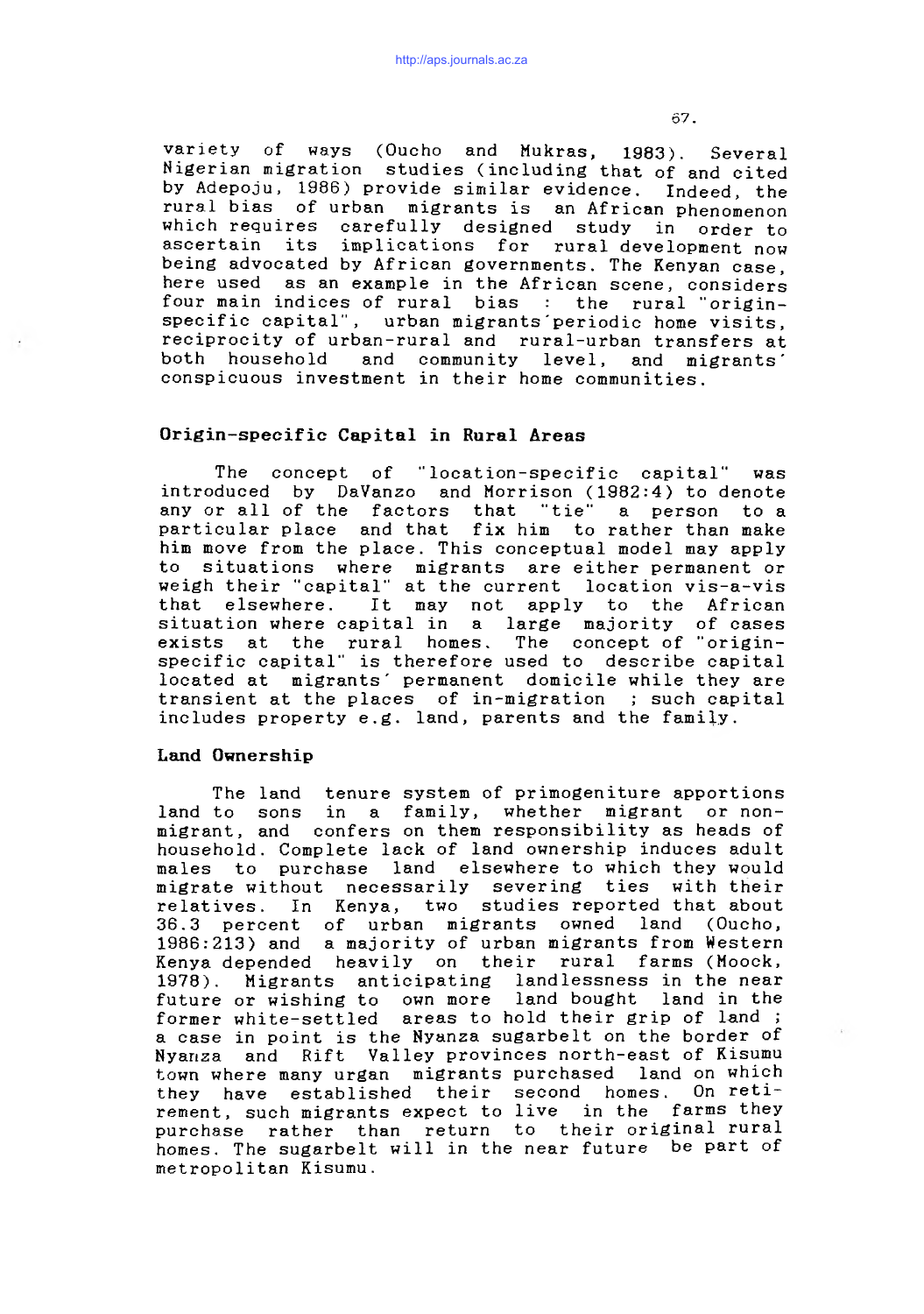### Parents and the Family

Another important aspect of rural capital is parents and the family. The two are important assets of social networks which migrants maintain with nonmigrants. Evidence of such networks is the exchange of visits between migrants and non-migrants, especially between spouses, children and parents and other members of both the nuclear family and the extended family (Moock, 1978:27).

In Kenya, the importance of family networks has been shown by two burial disputes between widows of the deceased and the deceased's brothers as well as clan members. The first is the dispute between the late Mburu s second wife who wanted her husband buried in a farm he had purchased in Rift Valley province and Mburu's brother who wanted him buried in his ancestral home in Central Province. The high court's verdict : Mburu was buried at his ancestral home. The second Otieno's widow who wanted him buried in a farm near Nairobi and his brother and clansmen who wanted him buried at his ancestral home in Siaya district of Nyanza province, some 400 kilometres west of Nairobi. The high court's verdict, which was ratified by the Court of Appeal, was that Otieno be buried in his ancestral home (Daily Nation, 1987). One thing was common to both cases : they were mixed marriages between a Kikuyu man and a Luhya woman and a Luo man and a Kikuyu woman respectively. In both cases the verdict was biased to ancestral home in conformity with customary rather than common law, which required that a man be buried where his ancestors had customarily been buried. While debate on the subject remains inconclusive in many authoritative circles, the rule of thumb is that migrants have to be buried in their ancestral homes to which they would have returned had they done so permanently before dying. Preliminary results of an on-going research of social welfare organisations in Kenya have shown that urban migrants' pooled resources are transfered to rural areas for communal development(Mukras and Oucho, 1984 ; Mukras, et al. 1985).

# Identification with Home-place and Participation in Home-based Activities

Urban migrants generally identify with their rural homes and participate in home based activities in a number of ways. These take place at both household and community levels. Table 1 explains a variety of activities in which migrants participate both to identify with and to prepare for eventual retirement in their communities. The first two activities, which largely overlap, account for about 81 percent of all important contribution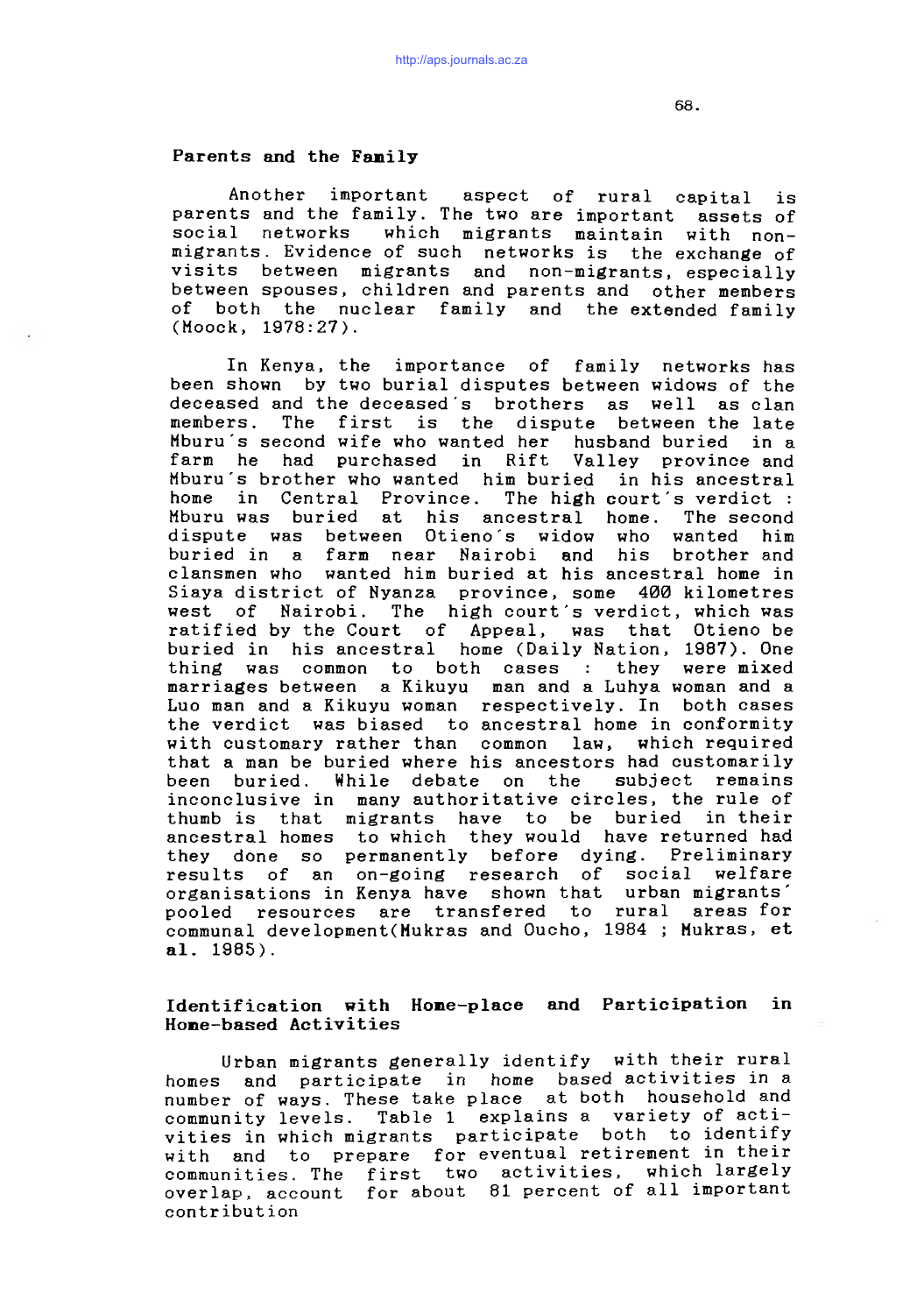migrants' pooled transfers make toward developing their rural communities in a country where self-help (harambee) fund-raising through established social welfare organisations had readily supplemented government efforts in rural development. A study of social welfare organisations in a district in Western Kenya indicated that eight such organisations mobilised over Kshs. 30 million per year for rural development (Mukras, et al., 1985:419). Yet the table shows that remittances at the household level are insignificant *;* this is so only in so far as communal activities are contrasted with household affairs. The picture at the household level provides a clearer perspective of the importance of remittances (Table 2). The criss-crossing of remittance flows is observed; even in the case of the study, data are lacking only because no consideration was made of remittances from urban wage earners' origins. A substantial proportion of remittances flows from urban to rural areas where both migrants, parents and spouses are the main recipients. Remittances are sent to rural areas primarily for supporting family or friends and other aspects of household consumption. But the "intended use" of remittances does not necessarily amount to the "actual use". There exists networks of actual uses which in some cases include also the remitter sharing the remittances with other users (Standing, 1984:274-5). The argument that urban-rural remittances are spent mainly in consumption (Rempel and Lobdell, 1978 ; Knowles and Anker, 1981) has been countered by the opposing view that they are spent in "conspicuous investment" (Adepoju, 1983). The latter has much appeal given that investment oppportunities hardly exist in rural parts of many sub-Saharan African countries to which remittances could be directed.

#### Urban Migrants'Retirenent Plans

Most of the working urban migrants prepare for retiring in their home places by undertaking different home-based activities. Table 3 reports both intended and accomplished plans to this end.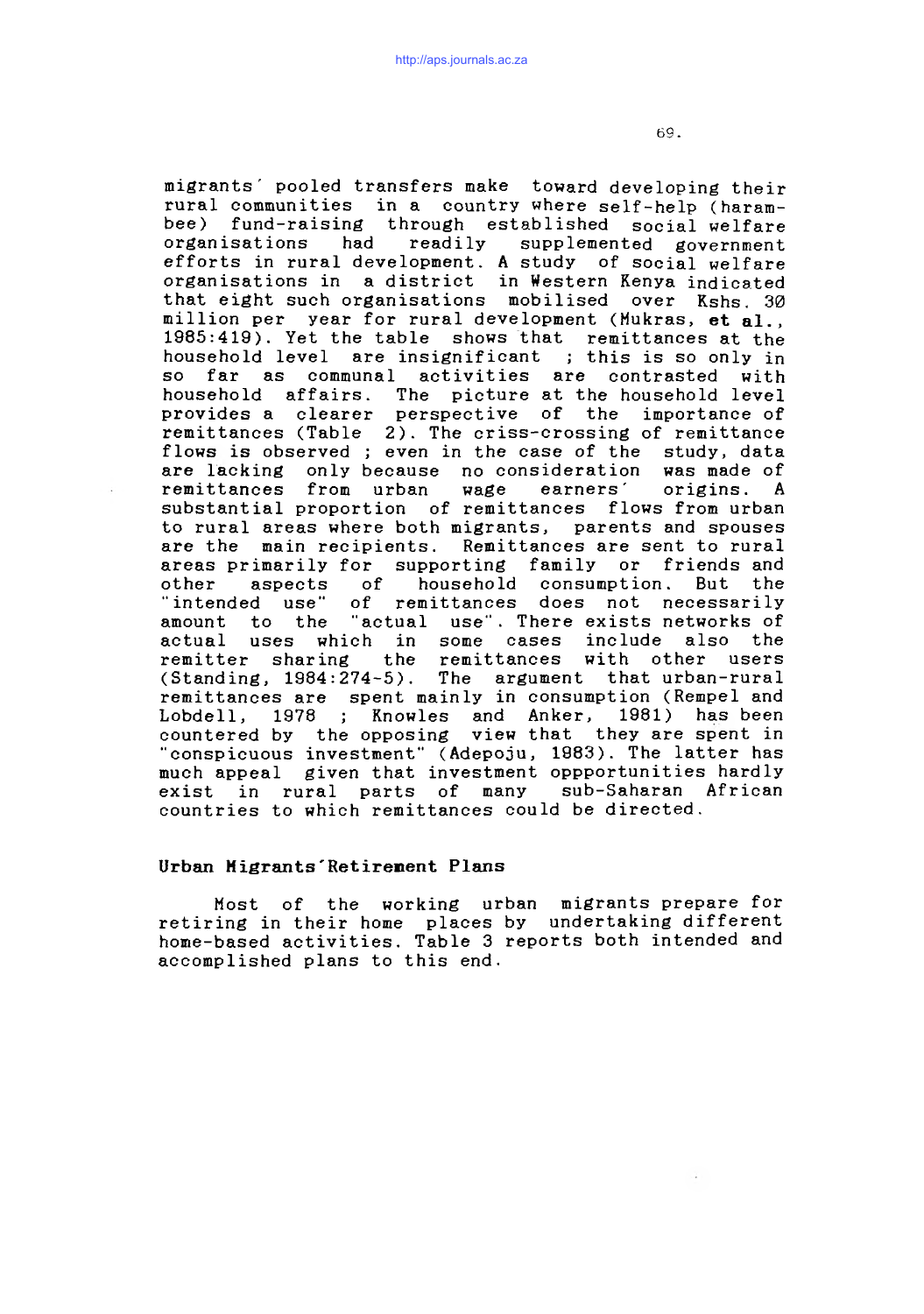Table 1 - Activities out-migrants participated in to maintain contacts with the community identified for retirement

 $\rightarrow$ 

| Main Activity                                                 |     | Repondents       |  |  |
|---------------------------------------------------------------|-----|------------------|--|--|
|                                                               |     | Number percent   |  |  |
| Regular participation in self-<br>help activities             | 120 | 48.6             |  |  |
| Participation in social<br>welfare activities                 | 79. | 32.0             |  |  |
| Making regular visits to the<br>place                         | 22  | 8.9              |  |  |
| Making regular remittance of<br>money/goods to family members | 15  | 6.1              |  |  |
| Participation in sports and<br>fiesta                         | 2   | 0.8              |  |  |
| Others                                                        | 9   | 3.6 <sup>4</sup> |  |  |
| Total                                                         | 247 | 100.0            |  |  |

Source : J.O. Oucho and M.S. Mukras  $(1983)$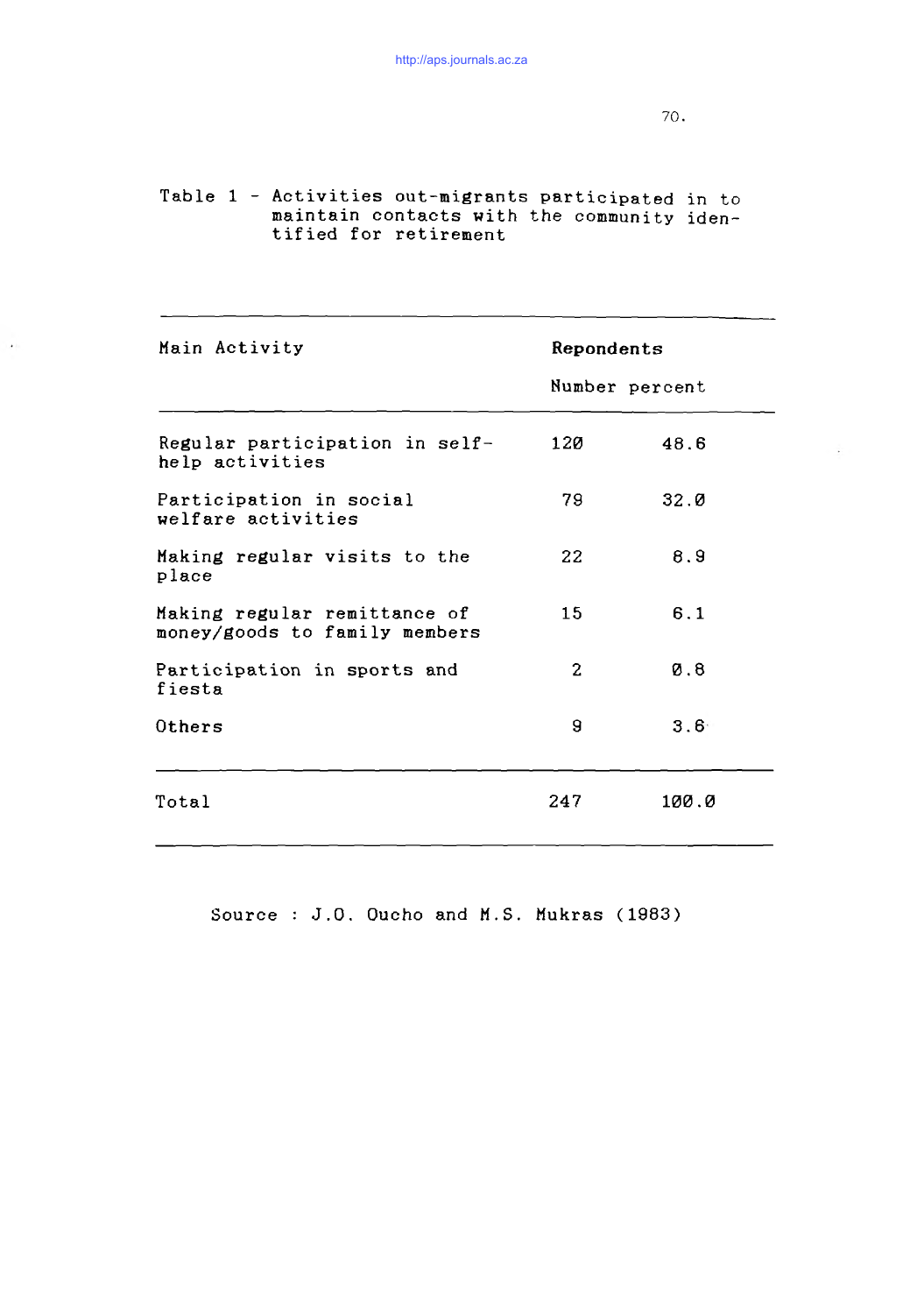Table 2 - Some features of remittances based on previous studies in Ken<mark>ya, 1971 - 1</mark>982

| Feature of remittance                                                                          | Study                                | by                                                          |  | author(s)                            |  |
|------------------------------------------------------------------------------------------------|--------------------------------------|-------------------------------------------------------------|--|--------------------------------------|--|
|                                                                                                | Johnson<br>and<br>Whitelaw<br>(1974) | Knowles<br>and<br>Anker<br>(1977)                           |  | Queho<br>and<br>Mukras<br>(1983)     |  |
| Direction of flow                                                                              | unidirectional<br>$(urban-rual)$     | urban rural                                                 |  | Reciprocal Reciprocal<br>urban rural |  |
| Percent of income<br>remitted                                                                  | 20.7                                 | $u-r = 50.0$<br>$r-r = 28.3$<br>$u-u = 15.0$<br>$r-u = 6.3$ |  | $u-r=73.3$<br>$r-u=26.7$             |  |
| Recipients by rela-<br>tionship to remitter                                                    | n.a.                                 |                                                             |  |                                      |  |
| Spouse<br>Parents<br>Children<br>Siblings<br>Others                                            |                                      | 30.7<br>33.9<br>8.7<br>11.0<br>n <sub>s</sub>               |  | 37.4<br>38.4<br>5.0<br>7.7<br>11.5   |  |
| Purpose of remittances                                                                         | n.a.                                 |                                                             |  |                                      |  |
| School fees<br>Paying off debts<br>Farm maintenance<br>Supporting family/<br>friends<br>Others |                                      | 12.1<br>1.7<br>3.6<br>96.2<br>n.a.                          |  | 10.6<br>34.0<br>21.8<br>64.7<br>32.4 |  |

Source : Compiled from the studies cited (see references)  $Notes: n a = not applicable$ 

n s = not stated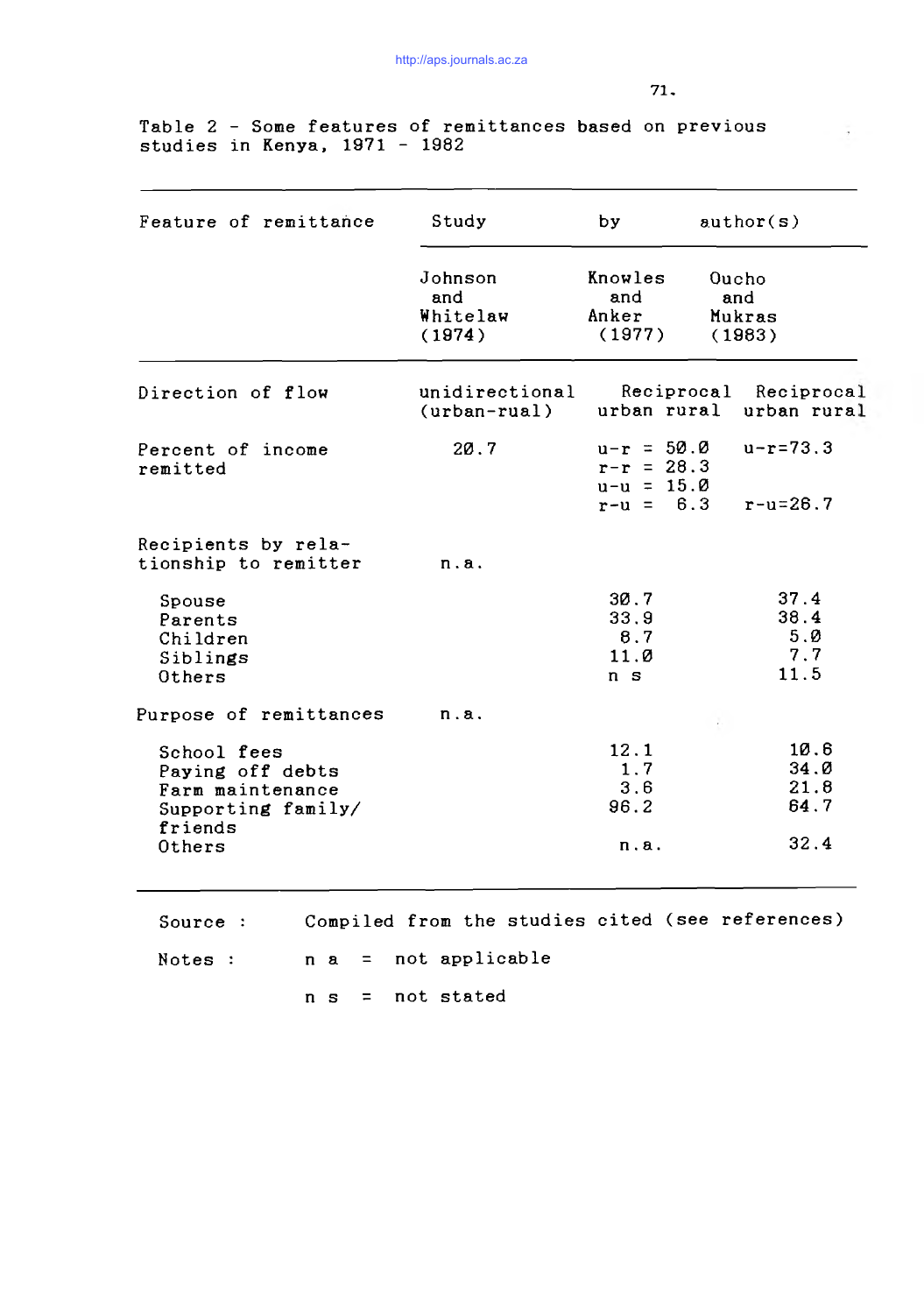| places                                                  |                               |                           |
|---------------------------------------------------------|-------------------------------|---------------------------|
| Activity                                                | Intended<br>$n = 427$         | Accomplished<br>$n = 427$ |
| Building a modern<br>house or improving<br>existing one | 65.4                          | 43.5                      |
| Buying farmland                                         | 25.6                          | 15.7                      |
| Securing tractor<br>and other farming<br>equipment      | $\boldsymbol{\varnothing}$ .8 | 2.6                       |

Table  $3$  - Activities undertaken by urban migrants in preparation for retirement in their home-

Note : 1 Total percentages do not add upto 100 because of incomplete response

Source : J.O. Oucho and M.S. Mukras  $(1983)$ 

The building or improvement of rural housing is an important preparatory measure, followed by land purchase in addition to land owned before out-migration took place. These undertakings explain the importance migrants attach to origin-specific capital.

## **CONCLUSION**

Rural out-migration and rural development efforts represent interesting paradoxes in African development. Appreciation of how migration facilitates or cripples rural development is still lacking in many African countries. Students of African spatial demography and development studies at large need to emulate the<br>valuable efforts already made in Nigeria (Odimuko and valuable efforts already made in Nigeria Riddel, 1979; Makinwa, 1981; Adepoju, 1976; 1986) and Botswana (Lucas, 1985 ; Lucas and Stark, 1985), to mention a few insightful cases, to investigate the whole dynamics of migration and rural development.

The Kenyan case epitomizes the situation in much of sub-Saharan Africa where rural-urban migration at present represents serious challenges in the future. Districts in the Lake Victoria Basin, currently the major net out-migration area, are threatened by a large stream of return migrants (the current urban migrants who exhibit rural bias as already discussed) expecting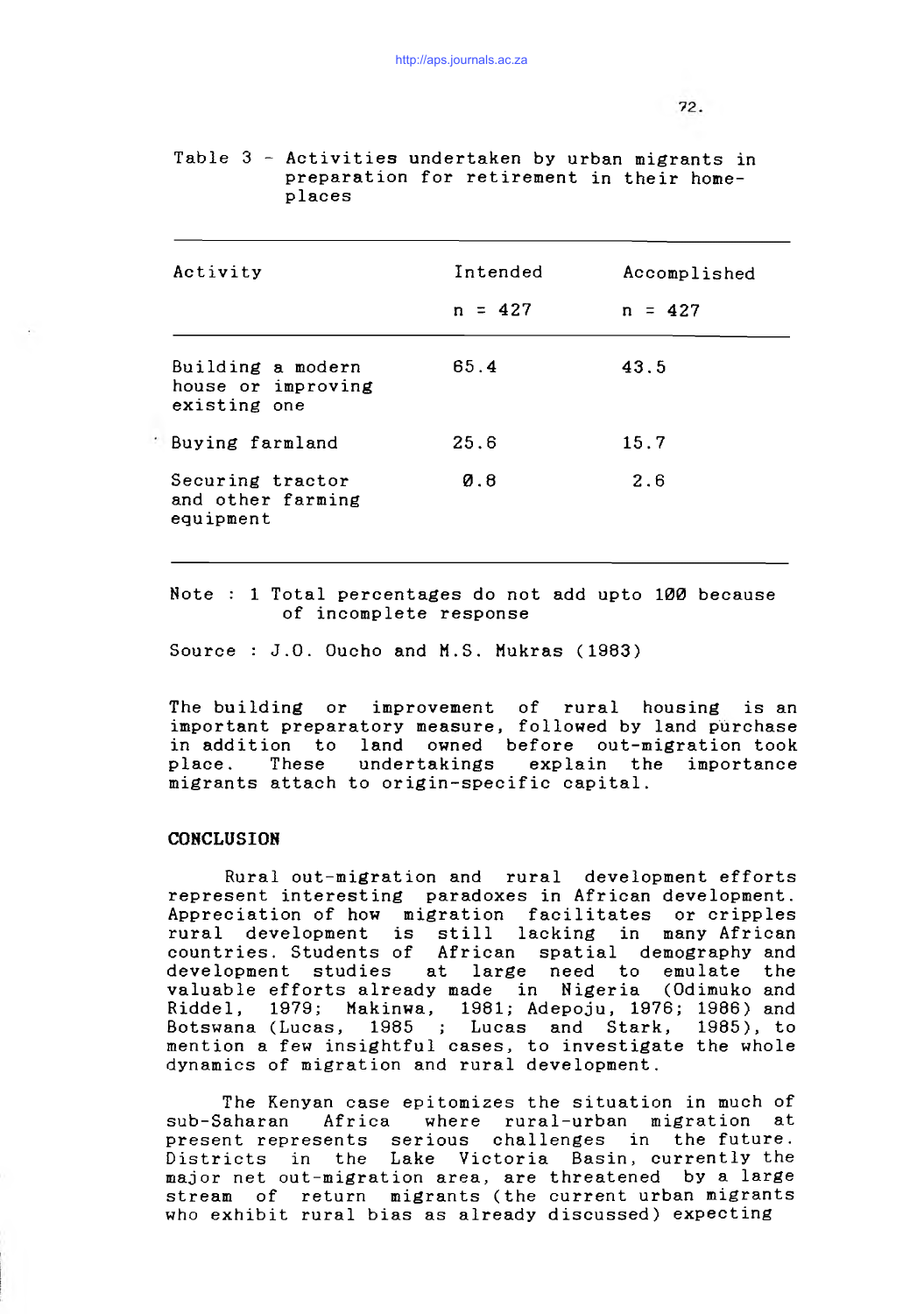to be rehabilitated back home. The unknown quantity in rural-urban migration today is the second generation or subsequent generations of urban migrants i.e. the children and grandchildren of first generation urban migrants. Hill they be biased toward the urban areas with which they are most familiar or the rural areas to which they have some cultural ties ?

Urban migrants' rural bias as discussed in this paper touches on issues that go beyond the scope of studying migration. It spans other provinces of demography and other social sciences which partake of studying migration and development. Future studies need to be more multidisciplinary and to cover multidimensional issues than previous studies have been. Now that national fertility and contraceptive prevalence surveys as well as health surveys (which cover morbidity and mortality) have been carried out in many parts of the world including African countries, the immediate future should be devoted, first, to national migration surveys and, later, to comprehensive demographic surveys. Although Caldwell's (1977) "inter-generational wealth flow" theory had fertility underpinnings, it fits well into Zelinsky's (1971) "hypothesis of mobility transition" from which this empirical study on Kenya finds theoretical support.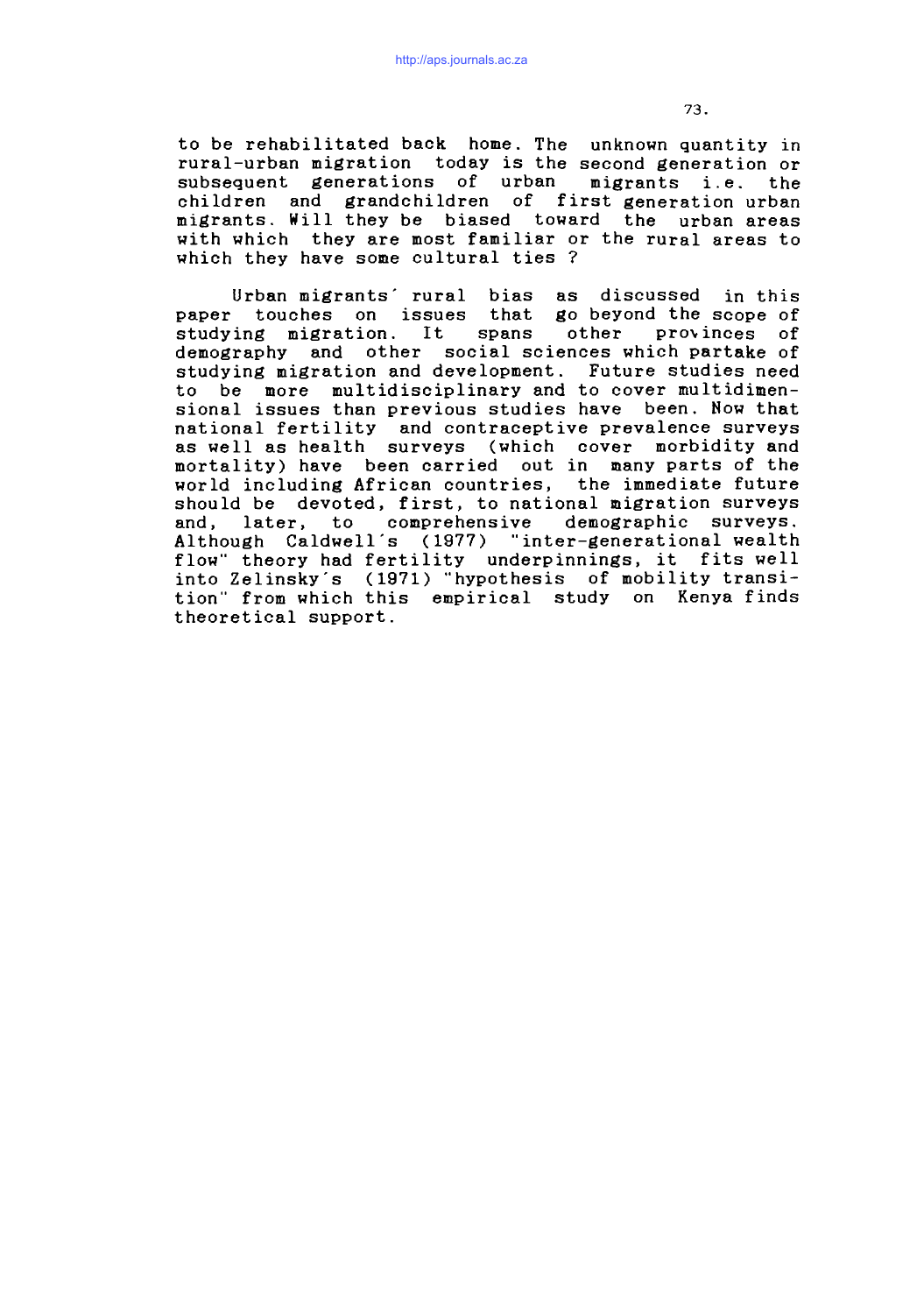### **REFERENCES**

Adepoju, A. (ed.), 1976 Internal Migration in Nigeria Ife : University of Ife.

1983 Selected Studies on the Dynamics, Patterns and consequences of Migration, IV : Medium Sized Towns in Nigeria : Research and Policy Prospects Reports and Papers in the Social Sciences,  $N^{\circ}$  53. Paris : Unesco

**1986.** Rural Migration and Development in Nigeria. I le-Ife : University of Ife, Department of Demography and Social Statistics

- Beskok, O. 1981. Data on Migration from the 1979 Population Census. University of Nairobi, Population Studies and Research Institute (mimeo).
- Caldwell, J.C. 1977. "Measuring wealth flows and the rationality of fertility : thoughts and plans based in the first place on African work", in L.T. Ruzicka (ed.) The Economic and Social Supports for High Fertility. Canberra : Department of Demography, Australian National University
- DaVanzo, J. and Morrison, P.A. 1982. Migration Sequences : Who Moves Back and Who Moves On? Santa Monica, CA : The Rand Corporation
- Daily Nation, 1986. S.**M. Otieno : Kenya's Unique Burial** Saga ; A Nation Newspapers publication. Nairobi : Nation Newspapers
- Gibbal, Jean-Marie. 1974. Citadins et paysans dans la ville Africaine : L'exemple d'Abidjan. Paris : François Maspero
- Houghton, D.H., 1960. "Men of Two Worlds : Some Aspects of Migratory Labour in South Africa", South African Journal of Economics 28  $(3)$  : 117-190
- Johnson, G.E. and Whitelaw, W.E. 1974 "Urban-Rural Transfers in Kenya : An Estimated Remittance Function" Economic Development and Cultural Change  $22 \quad (3) : 473 - 479$
- Kenya, Republic of. 1986. Economic Management for Renewed Growth; Sessional Paper n° 1 of 1986. Nairobi : Government Printer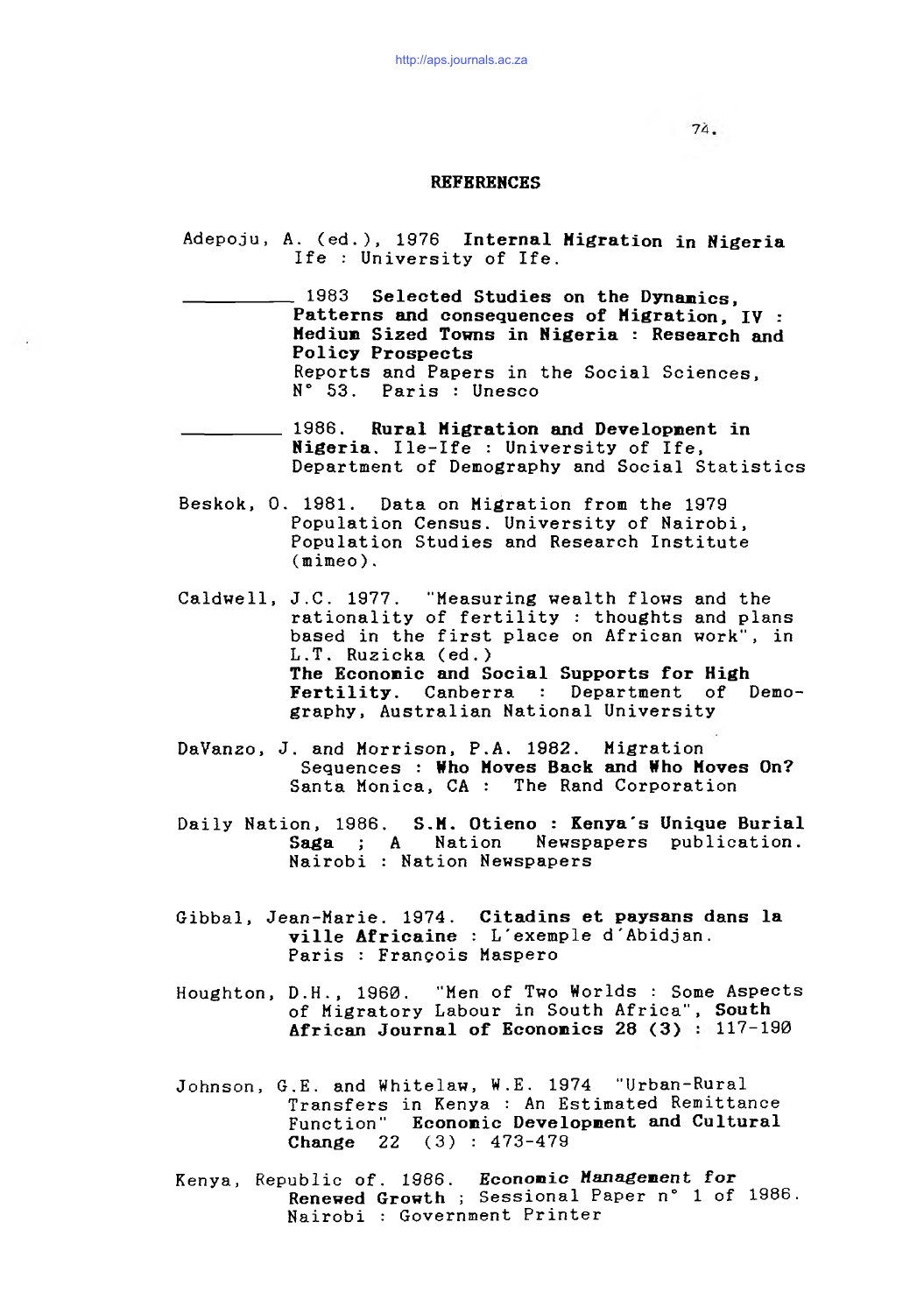Knowles, J.C. and Anker, R. 1977. "An Analysis of Incone Transfer in a Developing Country - The Case of Kenya. Working Paper N° 61. Population and Employment Project, World Employment Programme, Geneva : International Labour Of f ice

1981. "An Analysis of Income Transfer in a Developing Country : The Case of Kenya", Journal of Development Economics  $8:205-226$ 

- Kuznets, S. 1976. "Demographic Aspects of the Size Distribution of Income : An Exploratory Essay" Econonic Developnent and Cultural Change.  $25(1): 1 - 94$
- Lipton, M. 1977. Why people stay poor : a study of urban bias in world development. London : Temple Smith
- Lucas, R.E.B., 1985. "Migration Among the Botwana, The Economic Journal as  $(June)$ :  $358:382$ 
	- and Stard, O. 1985. "Motivations to Remit Evidence from Botwana", Journal of Political Econony 93 (5): 90-918
- Makinwa, Pauline K. 1981. Internal Migration and Rural Development in Nigeria : Lessons from Bendel State. Ibadan : Heinemann Educational Books (Nigeria)
- Moock, Joyce L. 1976. "Migration Process and Differential Economic Behavior in South Maragoli, Western Kenya", unpublished Ph.D. dissertation, Columbia University
- 1978. "The content and Maintenance of Social Ties Between Urban Migrants and Their Homebased Support Groups : The Maragoli Case", African Urban Studies 3 (Winter 1978-79): 15-31
- Mukras, M.S. and Oucho, J.O. 1984. "Migration, Income and Technological Transfers, Inter-Community Investments and Rural Development Kenya", On-going research project funded by IDRC, Ottawa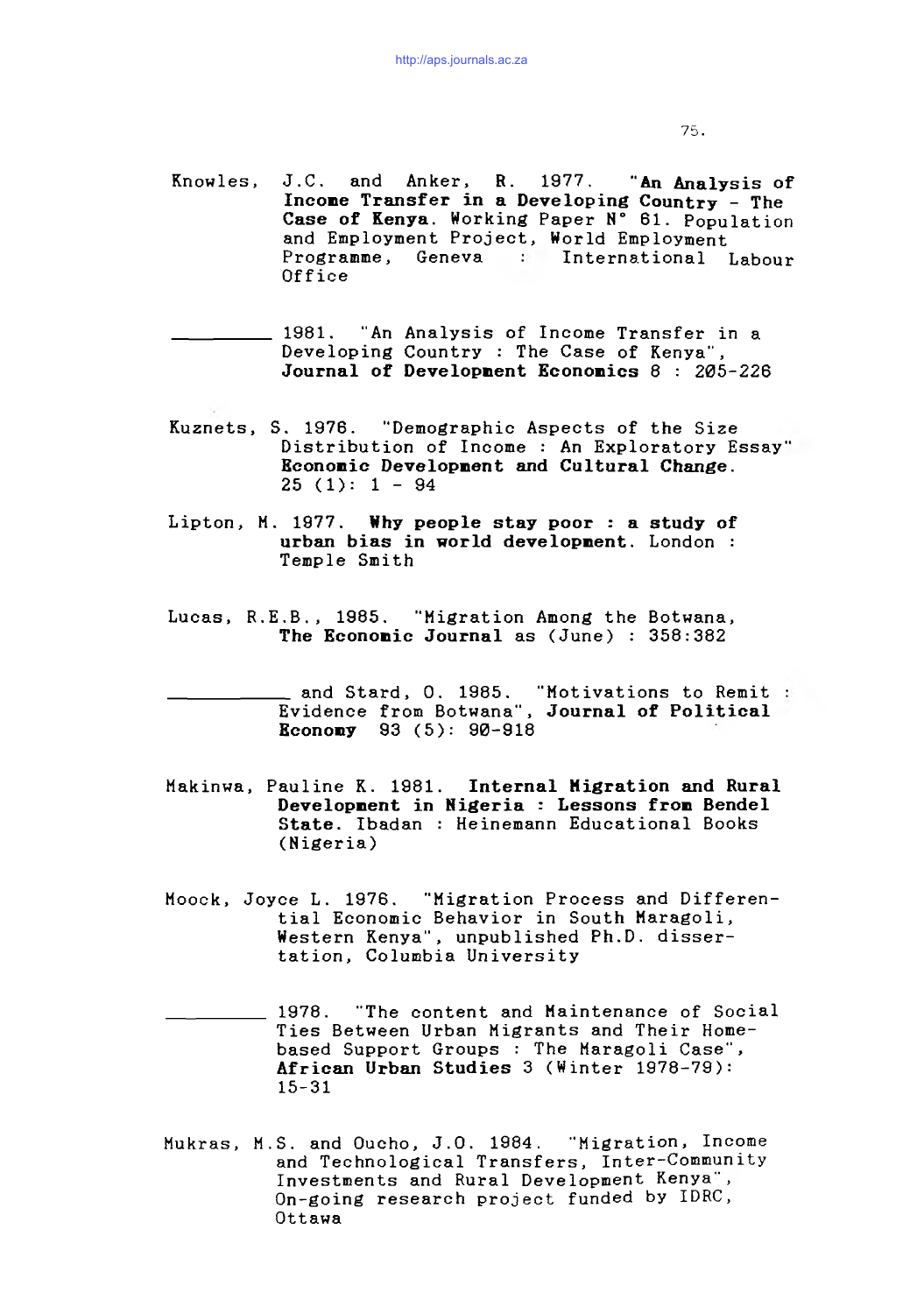- Mukras, M.S., Oucho, J.O. and Bamberger, M. 1985. "Resource Mobilization and the Household Economy in Kenya", Canadian Journal of African Studies  $(304):207-219$
- Mukras, M.S., Oucho, J.O. and Bamberger, M. 1985 "Resource Mobilization and the Household Economey in Kenya", Canadian Journal of African Studies  $19$  (2) :  $409-421$
- Odimuko, C.L. and Riddel, J.B. 1979. "Remittances in South-eastern Nigeria", Area 11  $(1)$  : 58-62
- Ominde, S.H. 1968. Land and Population Movenents in Kenya. London : Heinemann
- Oucho, J.O. 1983. Lifetime and Recent Migration in Kenya Based on the 1979 Population Census. University of Nairobi, Population Studies and Research Institute (mimeo)

1986. "Rural Orientation, Return Migration and Future Movements of Urban migrants : A study of Kisumu Town, Kenya", African Urban Quarterly  $1 (3 \& 4) : 207-212$ 

and Mukras, M.S. (1983) Migration, Transfers and Rural Development : A Case Study of Kenya. Research report prepared for the I.D.R.C.

- Parkin, D. 1975. Migration, Settlement and Politics of Unemployment : A Nairobi Case Study" in D. Parkin (ed), Town and Country in Central and Eastern Africa. London : Oxford University  $Press - 145 - 155$
- Pryor, R.J. 1975. "Migration and the Process of Modernization", in L.A. Kosinski and R.M. Prothero (eds.) People on the Move : Studies on Internal Migration. London. Methuen, pp. 237-254
	- 1982. "Population Redistribution, the Demographic and Mobility Transitions", in J.I. Clarke and L.A. Kosinski (eds) Redistribution of Population in Africa. London:Heinemann, pp. 25-30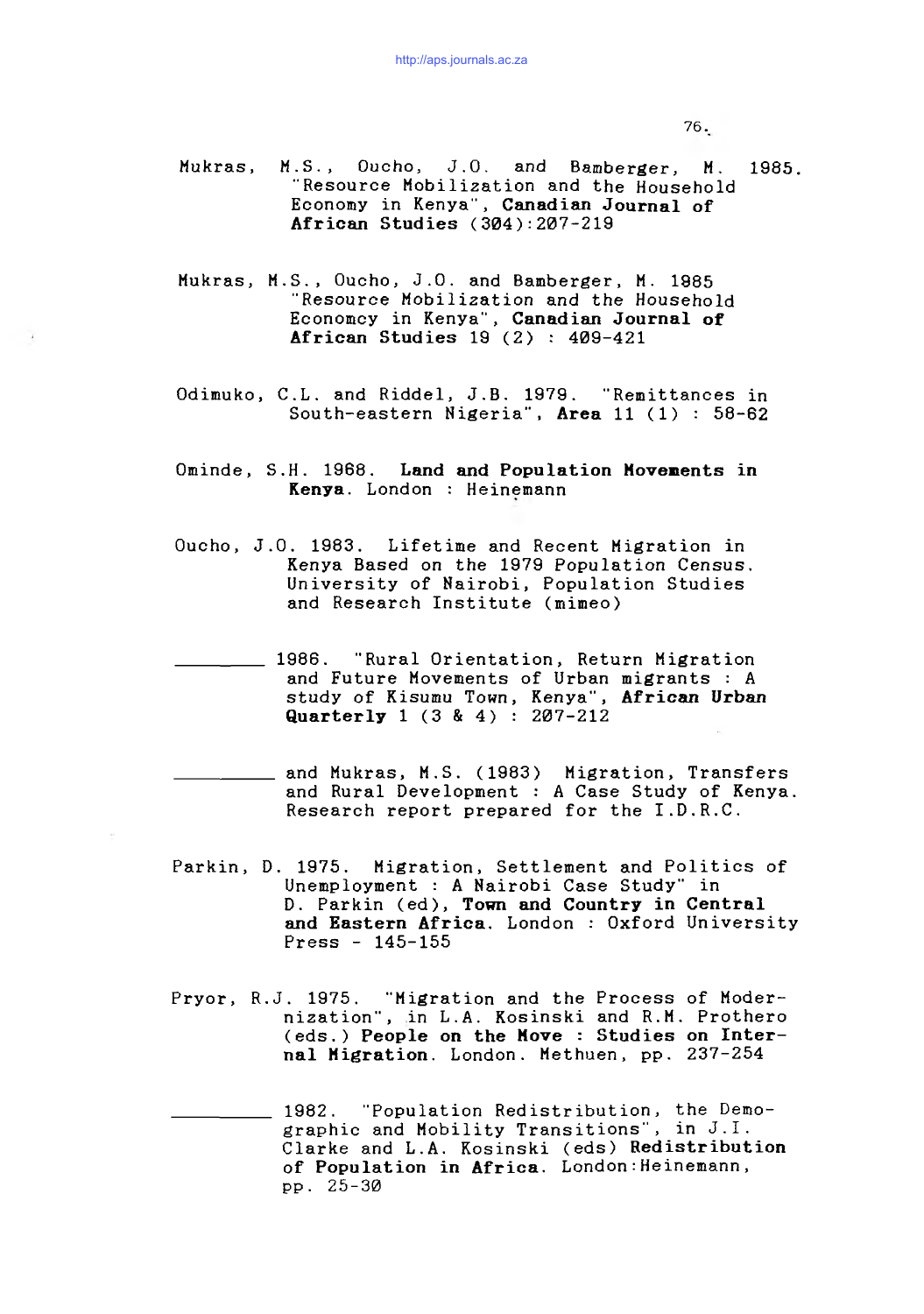Rempel, H. 1977. An Analysis of the Information on Inter-District Migration Provided in the 1969 Kenya Census. Discussion Paper N° 244, Institute for Development Studies, University of Nairobi.

1978. The Role of Rural-Urban Migration in the Urbanization and Econonic Developnent Occuring in Kenya. Research Memorandum RM 78-12. Laxenburg, Austria : International Institute for Applied Systems Analysis.

1981. Rural-Urban Labor Migration and Urban Unemployment in Kenya. RR- 81 24. Laxenburg, Austria : International Institute for Applied Systems Analysis

> and Lobdell, R.A. 1978. "The Role of Urbanto-Rural Remittances in Rural Development", Journal of Developnent Studies 14 (3): 324-341

- Ross, M.H. 1973. The Political Integration of Urban Squatters Evanston, IH : Northwestern University Press.
- Soja, E.W. 1968. The Geography of Modernization in Kenya. Syracuse : Syracuse University Press
- Southall, A. 1975. "From Segmentary Lineage to Ethnic Association - Luo, Luhya, Ibo and others" in M. Owusu (ed) Colonialism and Change. The Hague : Mouton,  $pp. 203-299$
- Standing, G. 1984. "Income Transfers and Remittances" Chapter 8, pp. 264-316 in Bilsborrow, R.E. Oberai, A.S. and Standing G. Migration Surveys in Low-Incone Countries. London : Croom Helm
- Stichter, Sharon 1982. Migrant Labour in Kenya : Capitalism and African Response 1895 - 1975. Harlow, U.K. Longman Group Ltd
- Todaro, H.P. 1969. "A Model of Labor Migration and Urban Unemployment in Less Developed Countries", American Econonic Review 59 (1) : 138-148